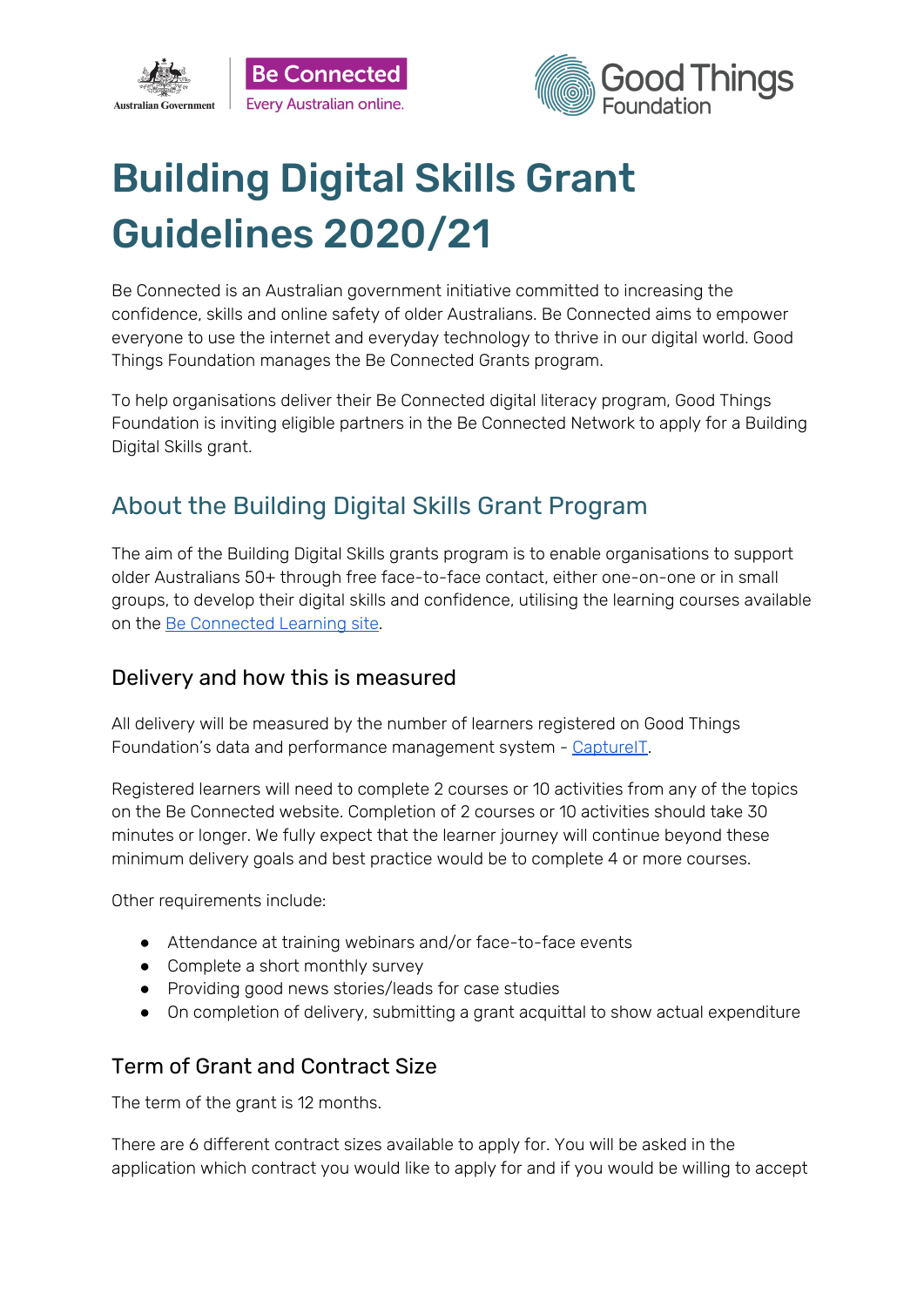a different contract size if you are not successful with your first choice. Please be honest when answering this question as it will help us with assessment and allocation.

Successful applicants will be expected to meet the following requirements as part of the funding program:

### Standard Contracts

| Contract size                                                                         | \$2,500 | \$5,000 | \$10,000 | \$15,000 |
|---------------------------------------------------------------------------------------|---------|---------|----------|----------|
| Number of<br>Older<br>Australians<br>supported to<br>gain digital<br>literacy skills* | 50      | 100     | 200      | 300      |

### Specialist Contracts

| Contract size                                                                         | \$2,500 | \$5,000 |
|---------------------------------------------------------------------------------------|---------|---------|
| Number of<br>Older<br>Australians<br>supported to<br>gain digital<br>literacy skills* | 25      | 50      |

\*Learners must be registered on CaptureIT and complete at least 2 courses or 10 activities within the 12 month term of the grant.

To check if qualify for a Specialist contract, please use the **Doctor [Connect](https://www.health.gov.au/resources/apps-and-tools/health-workforce-locator/health-workforce-locator) website** to enter the location you will deliver your project. Select the tickbox "ASGS 2016" and enter your organisation's address in the "find address" dropbox and click "Search location".

If your location is categorised as one of the following, you can apply for a specialist contract:

- Outer Regional (RA 3)
- Remote (RA 4)
- Very Remote (RA 5)

If your location is categorised as being located in *Major Cities* (RA 1) or *Inner Regional* (RA 2), you do not qualify to apply for a Specialist contract.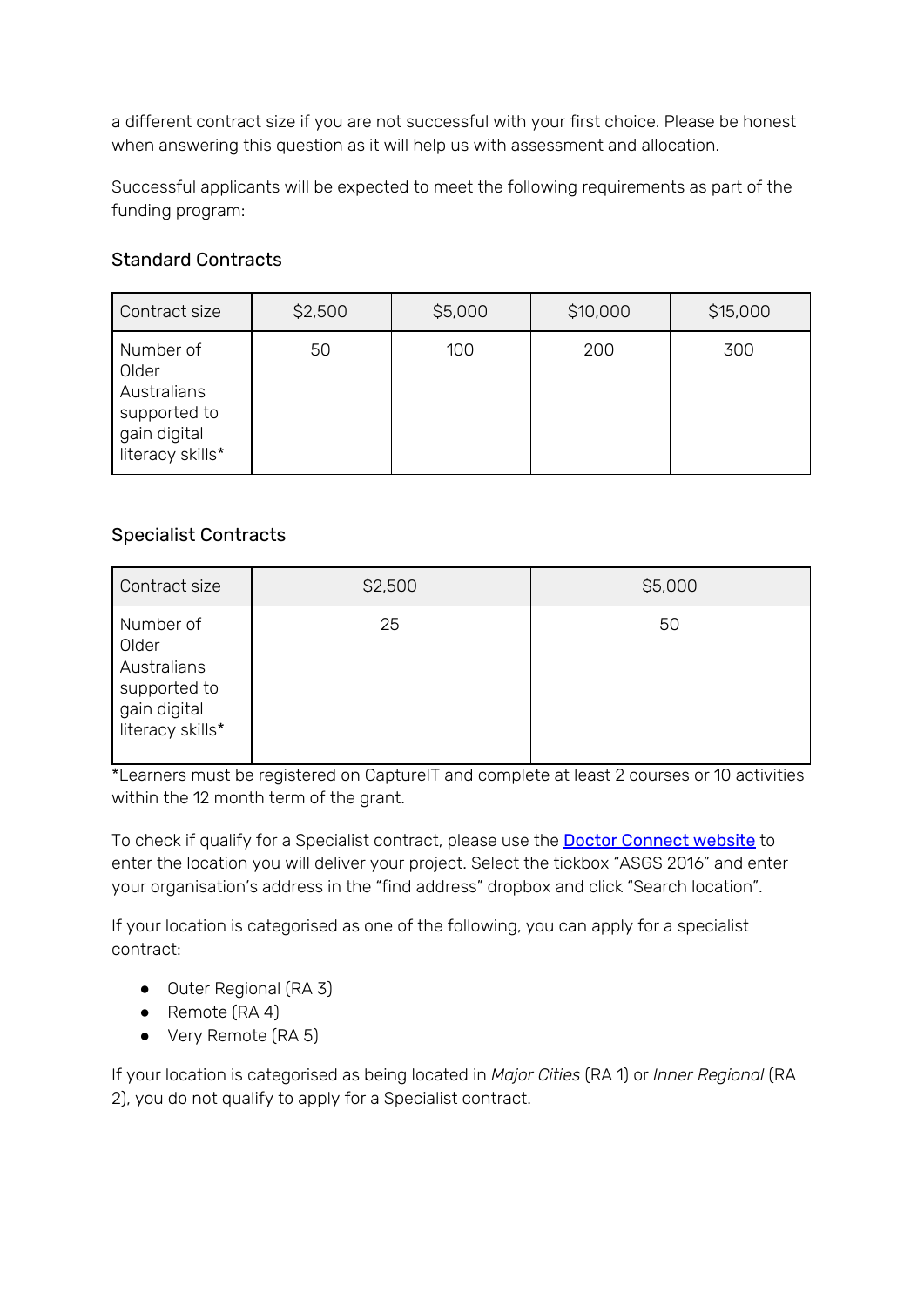Note:

- 1. If you select the wrong category and are successful, we will amend your contract to the correct region and you will be notified via your notification email.
- 2. You will be required to register the required number of learners listed in the above table within the 12 month term of the grant.

# **Eligibility**

Organisations who would like to apply for a Building Digital Skills grant must:

- Be a registered Network Partner within the Be Connected Network
- Provide an ABN number
- Have public liability insurance
- Have acquitted previous grant/s awarded by Good Things Foundation

### Organisations new to the Be Connected Network

Network Partners applying for their first Be Connected grant can only apply for a \$2,500 grant in the first instance. They will be eligible for a second grant once they have met 80% of their learner registration requirement and have submitted a satisfactory financial acquittal of their grant.

### Existing Network Partners

Network Partners in receipt of an Activation or Building Digital Skills grant who wish to expand the reach of their digital literacy program can apply for a Building Digital Skills grant once they have met 80% of their learner registration requirement.

Network Partners will be limited to two Building Digital Skills grants in any 12 month period.

# What do I have to do for the grant?

Each organisation receiving a Building Digital Skills grant will be required to:

- Support older Australians aged 50+ gain basic digital literacy skills and confidence through free face-to-face contact either one-on-one or in small groups (you can learn more about how to deliver a digital literacy program in our **[Delivering](https://zoom.us/webinar/register/6015796472426/WN_D_OZAjh8S7yT39JoGBvsPg) Digital** [Skills](https://zoom.us/webinar/register/6015796472426/WN_D_OZAjh8S7yT39JoGBvsPg) webinar)
- Utilise the learning courses available on the Be [Connected](https://beconnected.esafety.gov.au/topic-library) Learning site to teach older Australians digital skills
- Ensure learners attending a digital literacy skills session complete a sign-in form
- Register the required number of learners on CaptureIT
- Attend our learner [management](https://zoom.us/webinar/register/6015796471678/WN_J2x9_cS0RFuvUzL_PpWTYw) webinar within one month of being notified of funding (not applicable for Network Partners who have already attended a learner management webinar)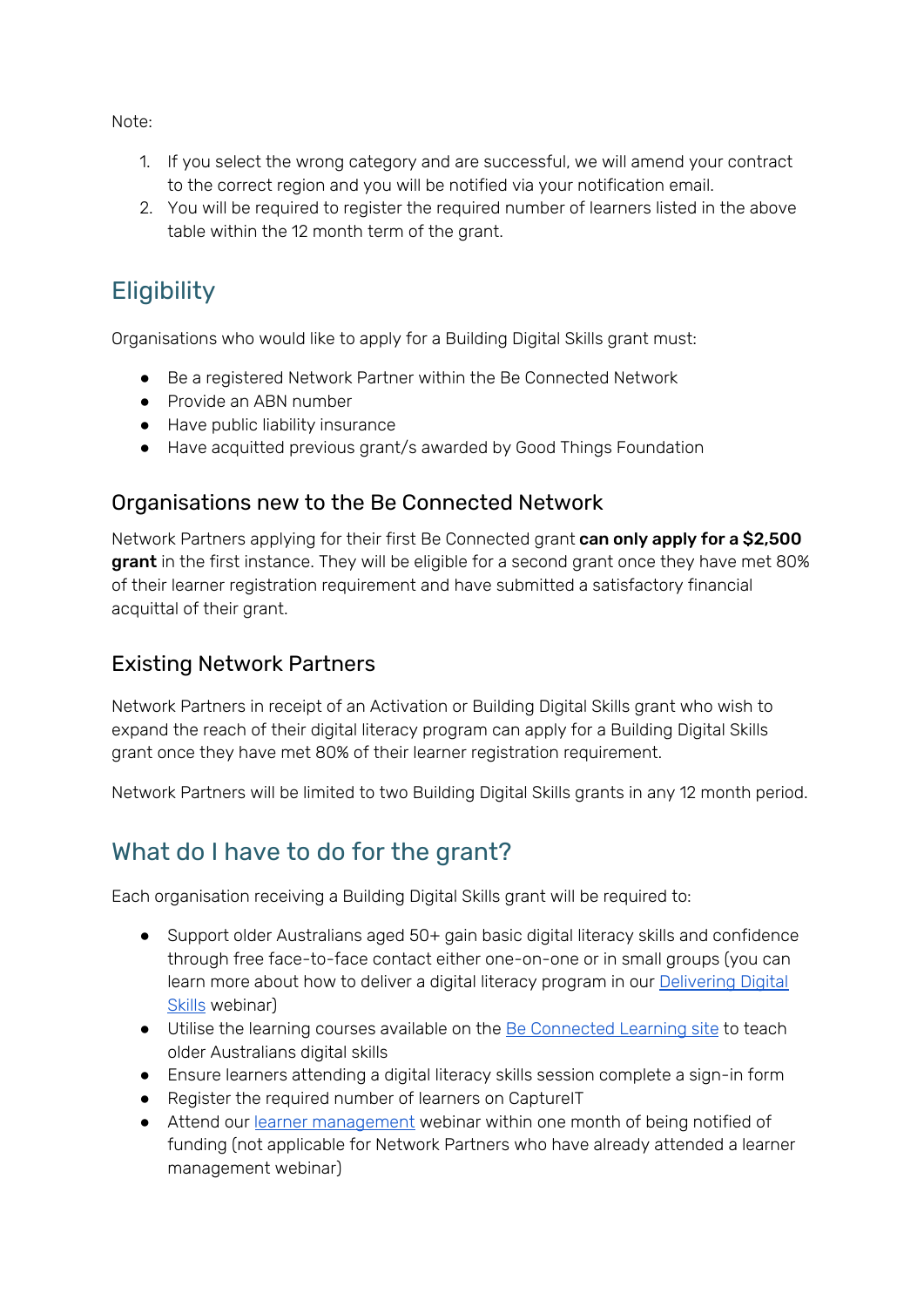- Complete a short monthly survey
- Be prepared to share learner journeys and good news stories so that Good Things Foundation can create case studies
- On completion of delivery, submit a financial acquittal to show actual expenditure

### What can the grant be used for?

The funding can be spent on activities that can be justified as supporting older Australians to gain basic digital skills and confidence such as:

- New devices including computers, laptops, tablets, smart phones
- Upgrading software for devices
- Internet fees
- Digital mentor expenses, including training to be a digital mentor
- Printing of learning materials for older Australian learners
- Police checks for all staff and mentors involved in delivering the Be Connected program
- Marketing/promotional costs

Exclusions:

● Funding cannot be used for capital works (building or construction materials)

## Notification and Payment

All Network Partners will be notified on the outcome of their application via email within two weeks of the application closing date.

If your proposal is successful, the full amount of the grant, plus GST if applicable, will be transferred to your nominated bank account, once a contract has been accepted online and an invoice has been emailed to [connect@goodthingsfoundation.org](mailto:connect@goodthingsfoundation.org).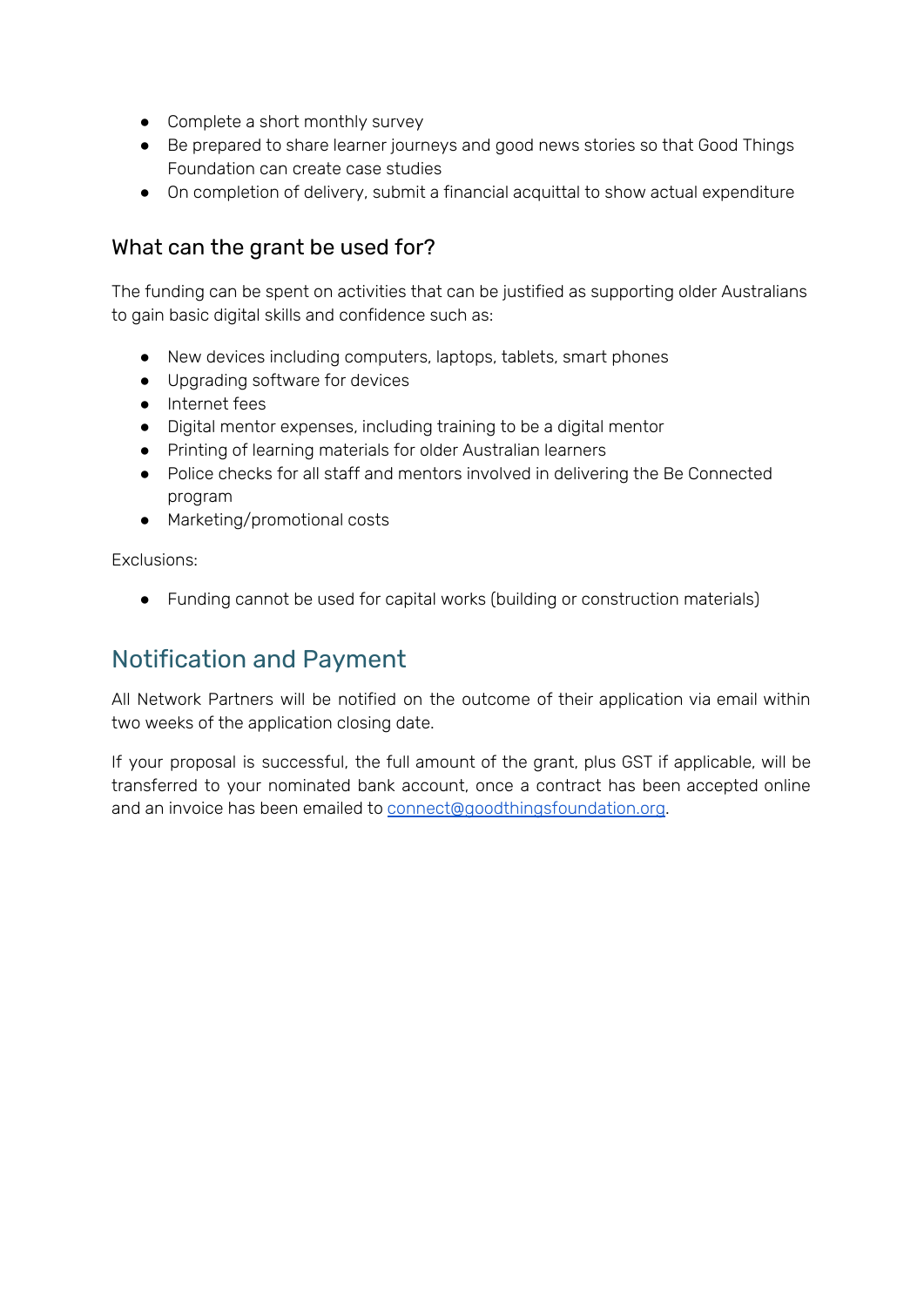# Project timeline

| <b>Round</b> | <b>Application period</b>                                | <b>Notification of</b><br>results | <b>Payments</b><br>released* | Delivery start &<br>finish date        |
|--------------|----------------------------------------------------------|-----------------------------------|------------------------------|----------------------------------------|
| Round 19     | 2 November - 27<br>November 2020 at<br>23:55 (AEDT)      | 11 December 2020                  | 14 December 2020             | 1 January - 31<br>December 2021        |
| Round 20     | 30 November - 18<br>December 2020 at<br>23:55 (AEDT)     | 25 January 2021                   | 1 February 2021              | 1 February 2021 - 31<br>January 2022   |
| Round 21     | 1 February 2021 - 26<br>February 2021 at<br>23:55 (AEDT) | 12 March 2021                     | 22 March 2021                | 1 April 2021 - 31<br><b>March 2022</b> |
| Round 22     | 1 March - 26 March<br>2021 at 23:55<br>(AEDT)            | 12 April 2021                     | 19 April 2021                | 1 May 2021 - 30<br>April 2022          |
| Round 23     | 29 March - 30 April<br>2021 at 23:55<br>(AEST)           | 14 May 2021                       | 17 May 2021                  | 1 June 2021 - 31<br>May 2022           |

\*Payments will take around 3 working days to reach the nominated bank account.

# Grant Acquittal and Monitoring

On completion of your project, you must submit a financial acquittal accounting for expenditure of grant funds - you will need to keep receipts of all grant expenditure. The financial acquittal will be due within a month after the grant term ending.

Good Things Foundation staff may also visit Network Partners during the project to review compliance with the grant terms and conditions. You must keep and make available for us on request, receipts of all grant expenditure, hard copies of signing in sheets and marketing material, which must be kept until six months after the contract has ended.

We will provide you with reasonable notice of any compliance visit.

# How do I apply?

Applicants need to log in to the Be [Connected](https://www.beconnectednetwork.org.au/be-connected-network/apply-for-a-grant) Network Partner site and submit their application online.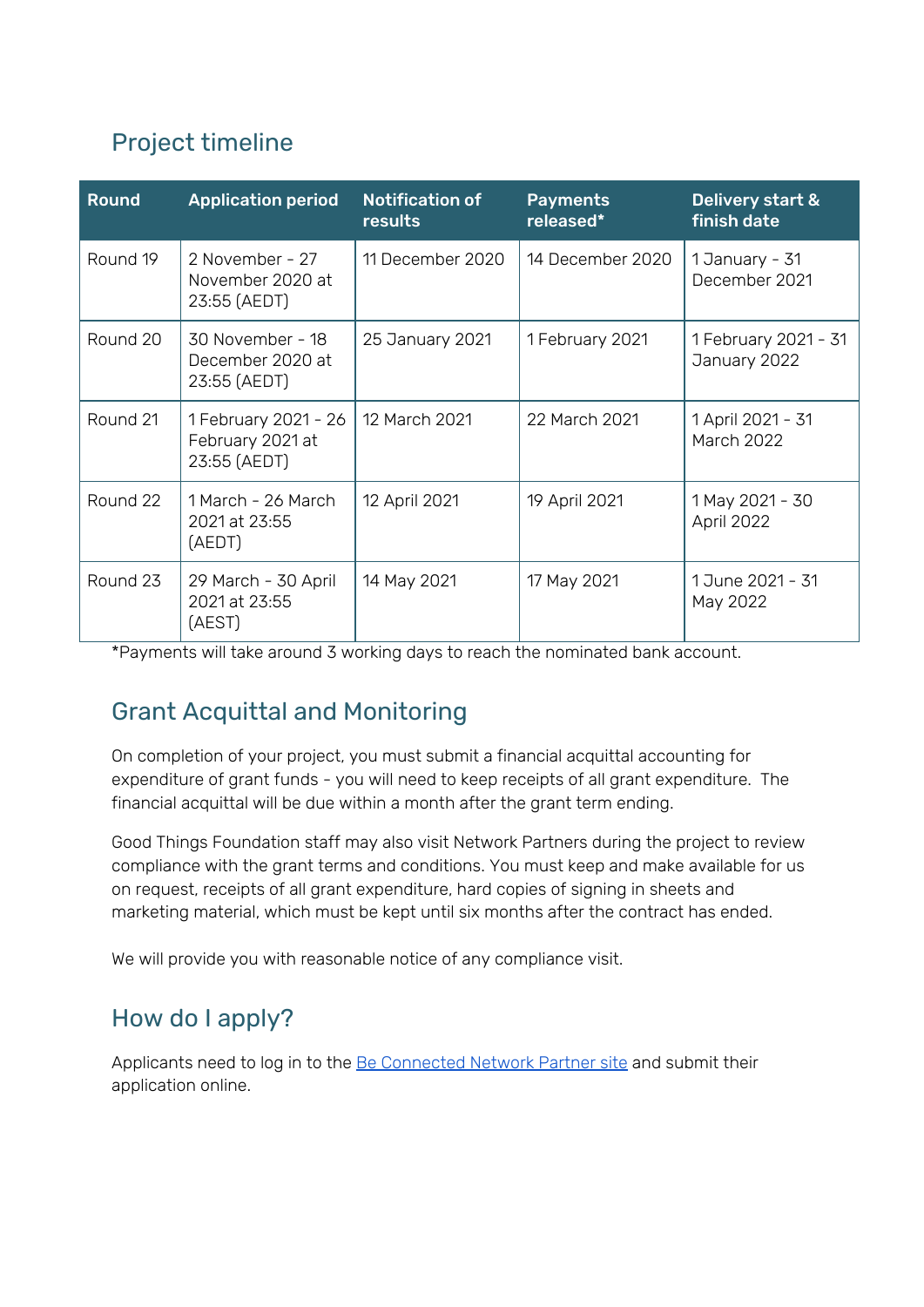# Points to note

Organisations need to be a part of the Be Connected Network to apply for a Building Digital Skills grant. If you are not yet a Network Partner, you can join using the *[Joining](https://www.beconnectednetwork.org.au/join-the-network-step-1) the* [Network](https://www.beconnectednetwork.org.au/join-the-network-step-1) page on our website. You can apply for the Building Digital Skills grant as soon as you submit the Join the Network form. Newly joined Network Partners will receive a phone call from one of our team members to welcome you to the Network and help process your application. There is no need to hold off on your Building Digital Skills grant application before this phone call.

# Application form

### Step 1

Please select your organisation from the drop down box - the organisation you select is the organisation you are applying for funding for. In this section you should only be able to see the organisations that are attached to your account.

All eligibility criteria must be met before you can begin your application. For this funding opportunity you do need to provide an ABN number. You can input this, if you've not already done so, in the "your payment details" tab.

### Step 2

Conditions of the grant - Please ensure that you can select yes to all of the qualifying criteria outlined below. Please note, if you aren't able to answer yes to all these points, you should not continue with your application.

- We have the potential and are willing to support seniors (aged 50+ and as outlined in the table above) to gain digital literacy skills through free face-to-face support, either one-on-one or in small groups
- We will utilise the learning courses available on the Be Connected Learning site to teach older Australians digital literacy skills
- We agree to register the required number of learners on Good Things Foundation's data and performance management system - CaptureIT
- We agree to undertake police checks for all digital mentors. Please note, if you are successful you won't be able to accept the terms and conditions of the grant until you have current police checks in place.
- We have public liability insurance.
- We have fully accessible premises.
- We have an Australian Business Number if you've not already supplied us with this information, you will need to input your Australian Business Number before you are able to apply.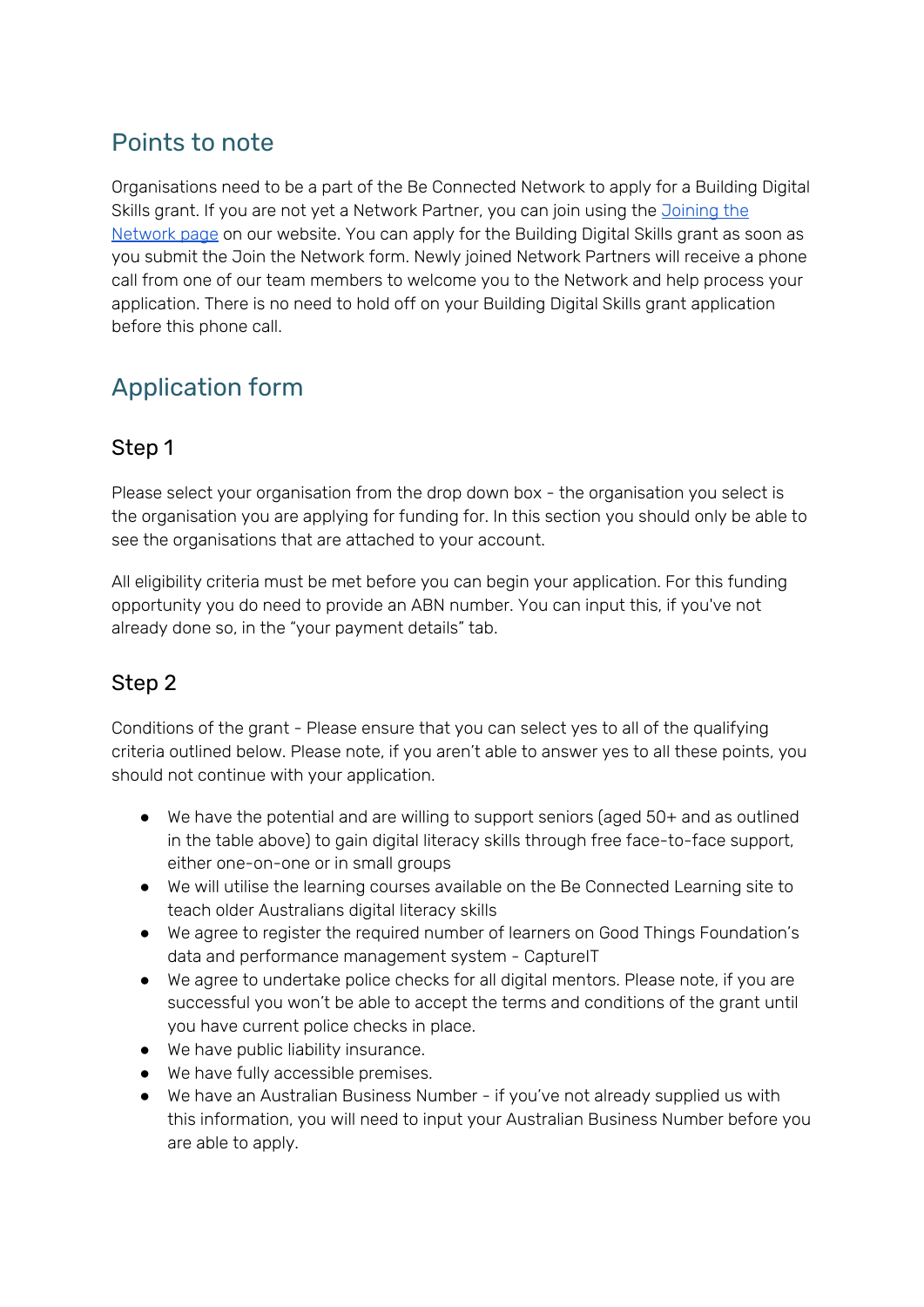You will then be asked to select which contract would you like to apply for, please select one from the dropdown. To check if you are eligible to apply for a specialist contract please refer to the information listed above.

| Contract<br>size                                                                           | \$2,500 | \$5,000 | \$10,000 | \$15,000 | \$2,500<br>(specialist | \$5,000<br>(specialist |
|--------------------------------------------------------------------------------------------|---------|---------|----------|----------|------------------------|------------------------|
| Number of<br>Older<br>Australians<br>supported<br>to gain<br>digital<br>literacy<br>skills | 50      | 100     | 200      | 300      | 25                     | 50                     |

At this stage we recommend that you click on the save and continue button before moving on.

### Step 3 - Application questions

#### Which target audience(s) are you aiming to support with your grant and through your digital literacy sessions?

- Aboriginal and Torres Strait Islander people
- Culturally and linguistically diverse individuals
- Older people (aged 50+)
- People with chronic/life limiting health conditions
- People with learning disabilities
- People with mental health conditions mild
- People with mental health conditions moderate
- People with mental health conditions severe
- People with sensory impairments
- Physically disabled people

*Please note that we expect every applicant to be supporting older people to gain digital literacy skills.*

#### What would you like to call your project?

Give your project a short title, something we can use in publicity.

Q1. Please describe how you will deliver free face-to-face support sessions to older Australians to gain digital literacy skills, including how you will use the learning courses available on the Be Connected Learning site and how many one-on-one or small group sessions you will run each month?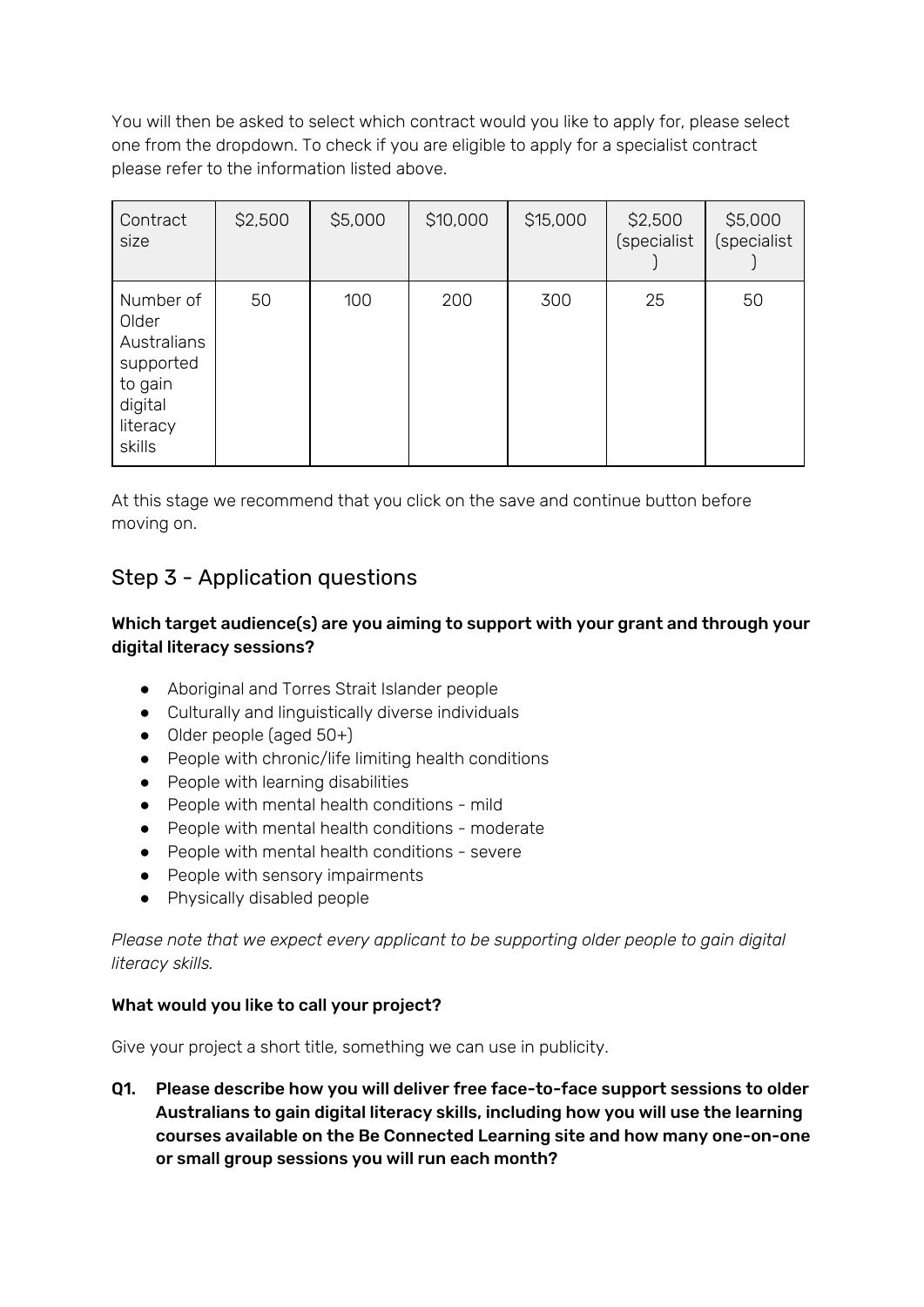We want you to provide us with a detailed project plan. You might want to shape your response around the following bullet points:

- What you plan to do (Activities) and what effect this will have (outcomes)
- Who will benefit from your activity
- How you will embed the Be Connected website through blended learning to support your seniors to learn how to use the internet
- How many free one-on-one or small group sessions you will run each month?

*This question has a 300 word limit.*

#### Q2. What is the need for this program in your community and how do you know this need exists?

Provide data and evidence to illustrate how you know this need exists.

*This question has a 100 word limit.*

#### Q3. How much will it cost? Provide an itemised and costed budget to show how you will use the funds to deliver this program.

*This question has a 50 word limit*

#### Q4. Capacity - Provide evidence of your organisation's capacity to register the required number of learners.

We want you to be specific on how you will engage learners - mention the size of your demographic/target audience eg. you have 300 older Australians who already access your services, what networks/organisations you will work with to engage with new seniors, and provide examples of past experience in engaging people.

*This question has a 100 word limit.*

#### Q5. What marketing and promotional strategies will you use to ensure older Australians are attracted to your digital literacy program?

In this answer we want to know:

- What marketing strategies you will use to engage with older Australians to encourage them to attend your digital literacy sessions
- Which partners you already work with or plan to work with and how they will support your delivery